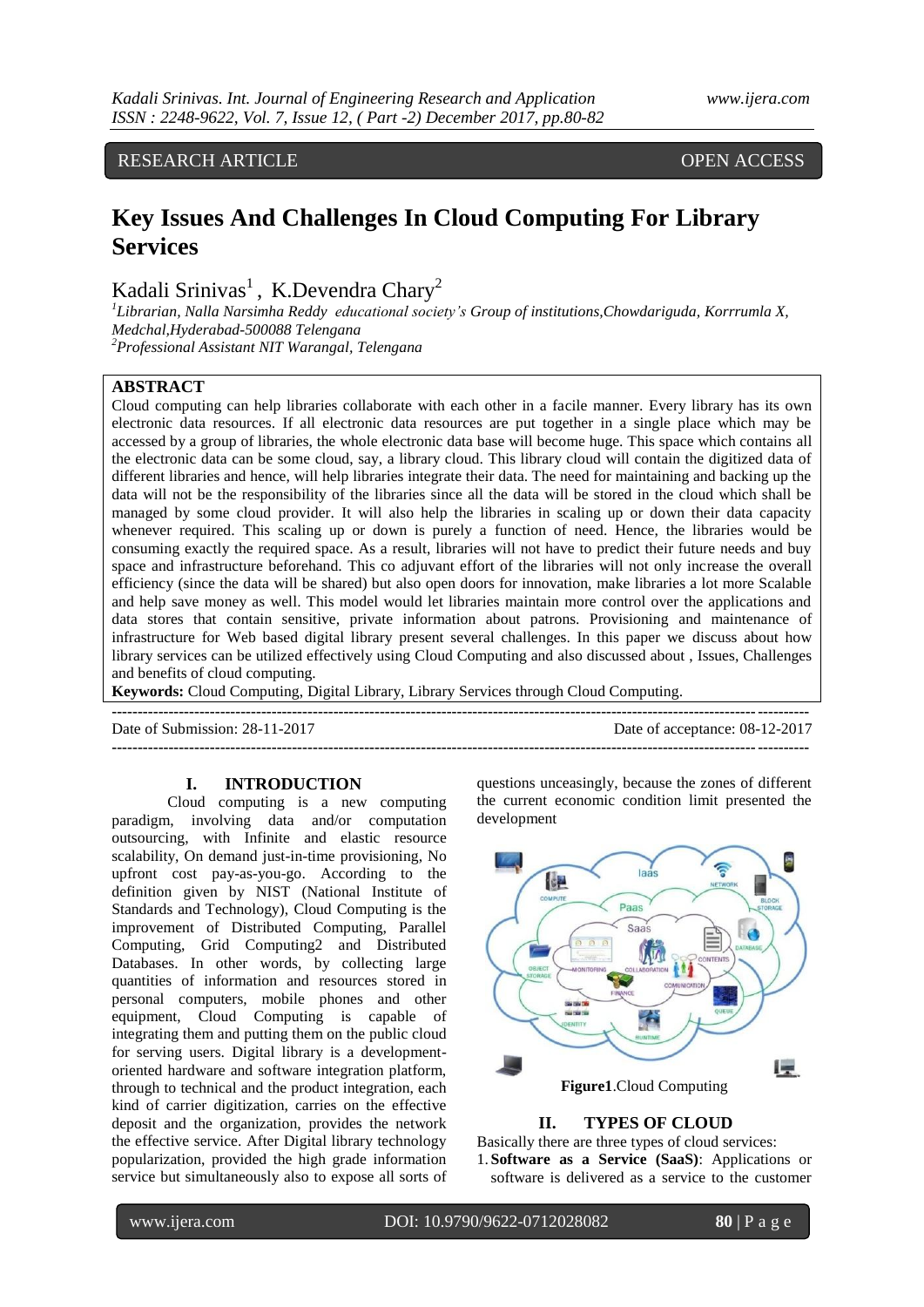who can access programs from any device connected online. Some of these Web-based applications are free such as Hotmail, Google Apps, Skype, and many 2.0 applications, while most business-oriented SaaS, such as Sales Force, is leased on a subscription basis. There is usually little customization or control available with these applications. However, subscribers benefit from low initial costs, have access to (usually 24/7) support services, and needn't worry about hosting, installing, upgrading, or maintaining the Software.





- 3. **Platform As a Service (PaaS) :** With PaaS, a computing platform is provided which supplies tools and a development environment to help companies build, test, and deploy Webbased applications. Businesses don't need to invest in the infrastructure required for building Web and mobile applications but can rent the use of platforms such as Windows Azure, Google AppEngine, and Force.com. Applications which are built using these provider's services, however, are usually locked into that one platform.
- 4. **Infrastructure as a Service (IaaS):** it can also be referred as Hardware as a Service (HaaS) and it involves both storage services and computing power. Amazon's Web Services, one of the major players in this area, which provides computing resources, and Simple Storage Service (S3) for data storage. Companies are using Amazon's Web Services to host or backup their websites, for content delivery, to run high performance computing simulations, to host media collections, and much more.

#### **III. CLOUD COMPONENTS**

In a simple, topological sense, a cloud computing solution is made up of several elements: clients, the datacenter, and distributed servers. Each element has a purpose and plays a specific role in delivering a functional cloud based application.



- 1. Internet
- 2. Datacenter
- 3. Client computers
- 4. Distributed servers

## *Providing Support for both Service Users and Service Providers:*

#### **Challenges of Cloud Computing:**

1. **Service Providers**: Development Services, or Build and Test Services,

- a. Software Engineering Methodologies and tools
- b. How to manage clouds for Application Lifecycle Management
- c. The Cloud manager can limit projects to certain clouds, control costs, manage security, or supplement resources during peak use

2. **Service Users:** easily usable clouds, hiding the deployment details from the user using virtualization, 3. Security and privacy are the biggest concerns.

4. Cost accounting data, and usage tracking for Multiple Clouds

#### **ISSUES:**

- Privacy: The cloud model has been criticized by privacy advocates for the greater ease in which the companies hosting the cloud services control, thus, can monitor at will, lawfully or unlawfully, the communication and data stored between the user and the host company.
- $\div$  Legal: As with other changes in the landscape of computing, certain legal issues arise with cloud computing, including trademark infringement, security concerns and sharing of propriety data resources.
- Open Source: Open-source software has provided the foundation for many cloud computing implementations, prominent examples being the Hadoop framework and VMware's Cloud Foundry.
- Security: As cloud computing is achieving increased popularity, concerns are being voiced about the security issues introduced through adoption of this new model. As the uses of cloud computing increase, it is highly likely that more